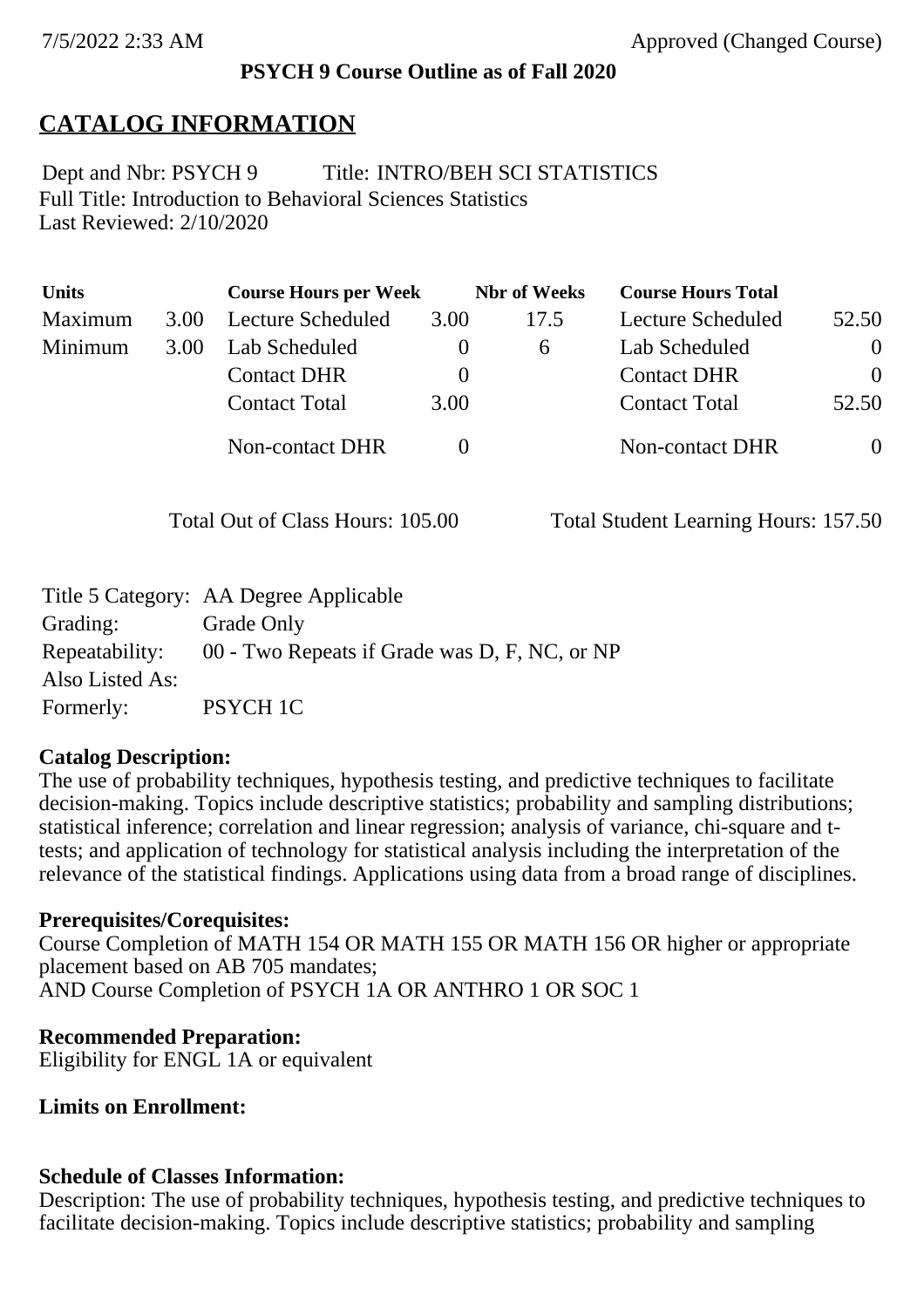distributions; statistical inference; correlation and linear regression; analysis of variance, chisquare and t-tests; and application of technology for statistical analysis including the interpretation of the relevance of the statistical findings. Applications using data from a broad range of disciplines. (Grade Only) Prerequisites/Corequisites: Course Completion of MATH 154 OR MATH 155 OR MATH 156 OR higher or appropriate placement based on AB 705 mandates; AND Course Completion of PSYCH 1A OR ANTHRO 1 OR SOC 1 Recommended: Eligibility for ENGL 1A or equivalent Limits on Enrollment: Transfer Credit: CSU;UC. Repeatability: Two Repeats if Grade was D, F, NC, or NP

# **ARTICULATION, MAJOR, and CERTIFICATION INFORMATION:**

| <b>AS Degree:</b>                 | Area<br>B<br><b>MC</b>          | Thinking<br><b>Math Competency</b>                                      | <b>Communication and Analytical Fall 2018</b> | Effective:                     | Inactive:              |
|-----------------------------------|---------------------------------|-------------------------------------------------------------------------|-----------------------------------------------|--------------------------------|------------------------|
| <b>CSU GE:</b>                    | D<br><b>Transfer Area</b><br>B4 | Social and Behavioral Sciences Fall 2015<br>Math/Quantitative Reasoning |                                               | Effective:<br><b>Fall 2016</b> | Fall 2016<br>Inactive: |
| IGETC:                            | <b>Transfer Area</b><br>2A      | Mathematical Concepts &<br><b>Quantitative Reasoning</b>                |                                               | Effective:<br>Fall 2016        | Inactive:              |
| <b>CSU Transfer: Transferable</b> |                                 | Effective:                                                              | Fall 2015                                     | Inactive:                      |                        |
| <b>UC Transfer:</b> Transferable  |                                 | Effective:                                                              | Fall 2015                                     | Inactive:                      |                        |
| CD.                               |                                 |                                                                         |                                               |                                |                        |

| r 1 |  |
|-----|--|
|     |  |

| CID Descriptor: SOCI 125          | Introduction to Statistics in Sociology |
|-----------------------------------|-----------------------------------------|
| <b>SRJC</b> Equivalent Course(s): | PSYCH <sub>9</sub>                      |
| CID Descriptor: MATH 110          | Introduction to Statistics              |
| <b>SRJC</b> Equivalent Course(s): | <b>MATH15 OR PSYCH9</b>                 |

### **Certificate/Major Applicable:**

[Both Certificate and Major Applicable](SR_ClassCheck.aspx?CourseKey=PSYCH9)

## **COURSE CONTENT**

### **Student Learning Outcomes:**

Upon completion of the course, students will be able to:

1. Determine the appropriate statistical test for a given data set for behavioral sciences and hypotheses.

2. Analyze and interpret behavioral sciences data using appropriate research software such as SPSS, Excel.

### **Objectives:**

Students will be able to:

- 1. Interpret data displayed in tables and graphically.
- 2. Apply concepts of sample space and probability.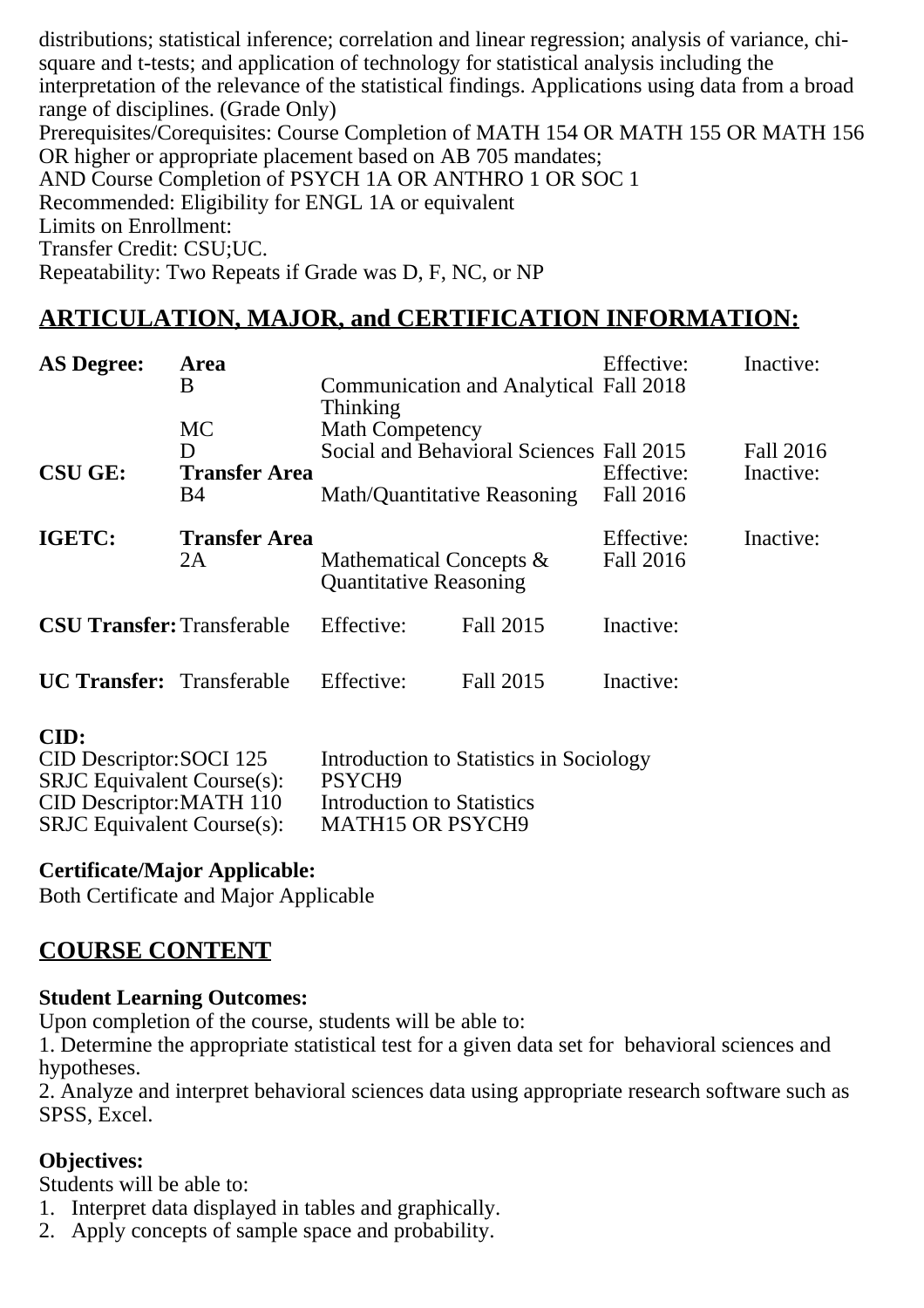- 3. Calculate measures of central tendency and variation for a given data set.
- 4. Identify the standard methods of obtaining data and identify advantages and disadvantages of each.
- 5. Calculate the mean and variance of a discrete distribution, and calculate probabilities using normal and t-distributions.
- 6. Distinguish the difference between sample and population distributions and analyze the role played by the Central Limit Theorem.
- 7. Construct and interpret confidence intervals.
- 8. Determine and interpret levels of statistical significance including p-values; interpret the output of a technology-based statistical analysis.
- 9. Identify the basic concept of hypothesis testing including Type I and II errors.
- 10. Formulate hypothesis tests involving samples from one and two populations; select the appropriate technique for testing a hypothesis and interpret the result.
- 11. Use regression lines and Analysis of Variance (ANOVA) for estimation and inference, and interpret the associated statistics.
- 12. Use appropriate statistical techniques to analyze and interpret applications based on data from at least four of the following disciplines: business, economics, social science, psychology, sociology, anthropology, political science, administration of justice, life science, physical science, health science, information technology, and education.

## **Topics and Scope:**

- I. Introduction to Summarizing Data Graphically and Numerically
- II. Descriptive Statistics
	- A. Measurement
	- B. Measures of central tendency
	- C. Variation
- III. Sample Spaces and Probability
- IV. Random Variables and Expected Value
- V. Sampling and Sampling Distributions
- VI. Discrete Distributions
	- A. Binomial
	- B. Continuous distributions normal
- VII. The Central Limit Theorem
- VIII. Estimation and Confidence Intervals
- IX. Hypothesis Testing and Inference
	- A. t-tests for one and two populations
	- B. Chi-square test
	- C. Correlation, regression lines
	- D. Analysis of variance (ANOVA)
- X. Applications using Data from at least Four of the Following Disciplines
	- A. Business
	- B. Economics
	- C. Social science
	- D. Psychology
	- E. Sociology
	- F. Anthropology
	- G. Political science
	- H. Administration of justice
	- I. Life science
	- J. Physical science
	- K. Health science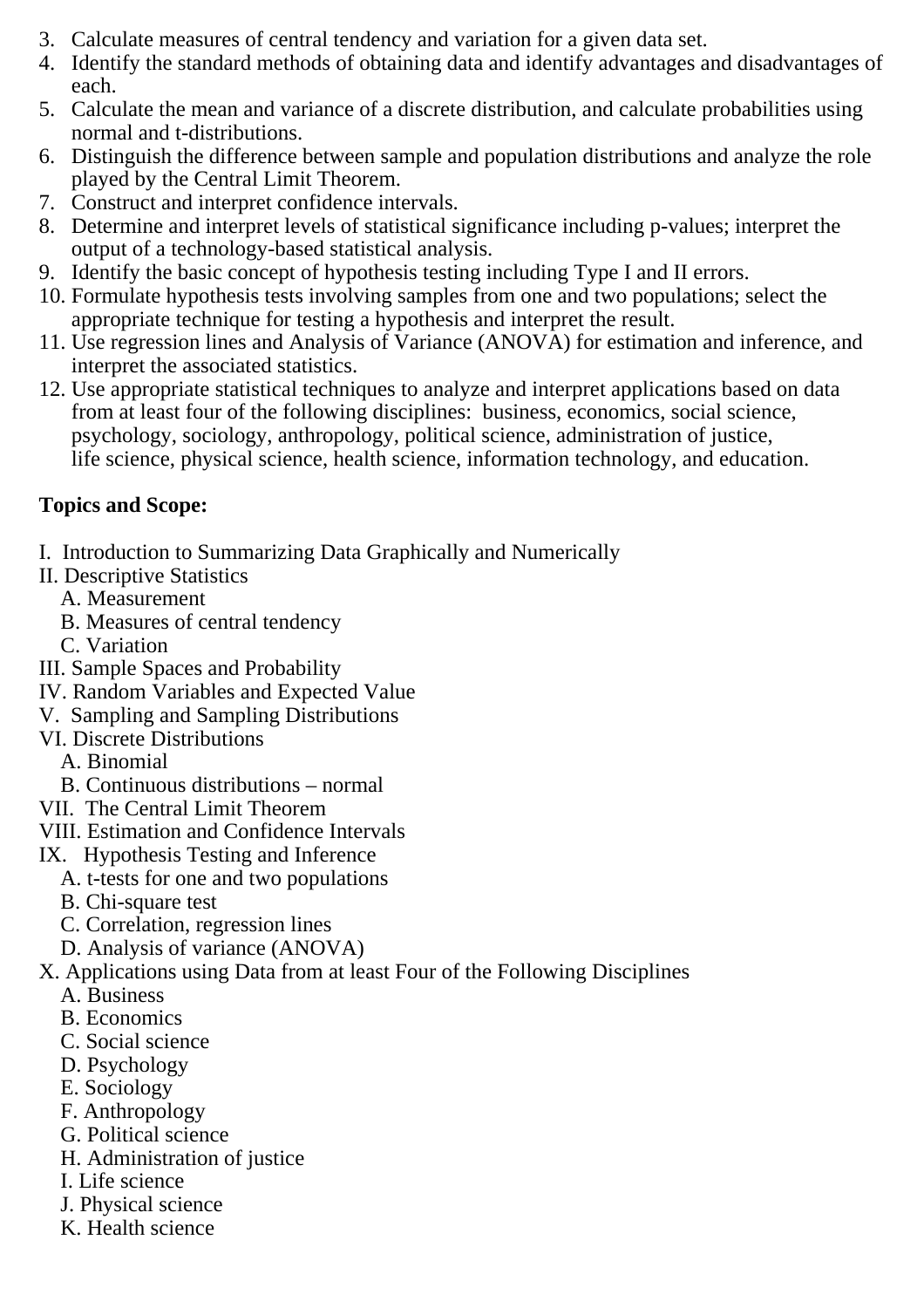L. Information technology

M. Education

### **Assignment:**

- 1. Read approximately 35 pages per week
- 2. Writing assignment that may include statistical research, experiential, response, or project for a minimum of 1,250 words
- 3. Formal testing to solve statistical problems and scenarios such as quizzes, exams, and/or a final
- 4. Oral presentation and/or group project may be assigned
- 5. Question/Answer worksheets

### **Methods of Evaluation/Basis of Grade:**

**Writing:** Assessment tools that demonstrate writing skills and/or require students to select, organize and explain ideas in writing.

Writing Assignments Writing Assignments and the United States of the United States of the United States of the United States of the United States of the United States of the United States of the United States of the United  $10 - 25\%$ **Problem Solving:** Assessment tools, other than exams, that demonstrate competence in computational or noncomputational problem solving skills. Question/Answer Worksheets Problem solving Problem solving 25 - 50% **Skill Demonstrations:** All skill-based and physical demonstrations used for assessment purposes including skill performance exams. None Skill Demonstrations<br>  $\begin{array}{c} \text{Skill,} \\ 0 \text{ - } 0\% \end{array}$  $0 - 0\%$ **Exams:** All forms of formal testing, other than skill performance exams.

Quizzes, exams, and/or a final  $\overline{25}$ ,  $\overline{35\%}$ 

**Other:** Includes any assessment tools that do not logically fit into the above categories.

Oral presentation and/or group project <br>
Other Category<br>
Oral presentation and/or group project<br>
Oral presentation and/or group project

### **Representative Textbooks and Materials:**

Essentials of Statistics for The Behavioral Sciences. 9th ed. Gravetter, Frederick and Wallnau, Larry. Cengage Learning. 2018

Statistics for the Behavioral Sciences. 3rd ed. Privitera, Gregory. Sage Publications. 2017

Modern Statistics for the Social and Behavioral Sciences: A Practical Introduction. 2nd ed. Wilcox, Rand. CRC Press. 2017

25 - 35%

 $0 - 20\%$